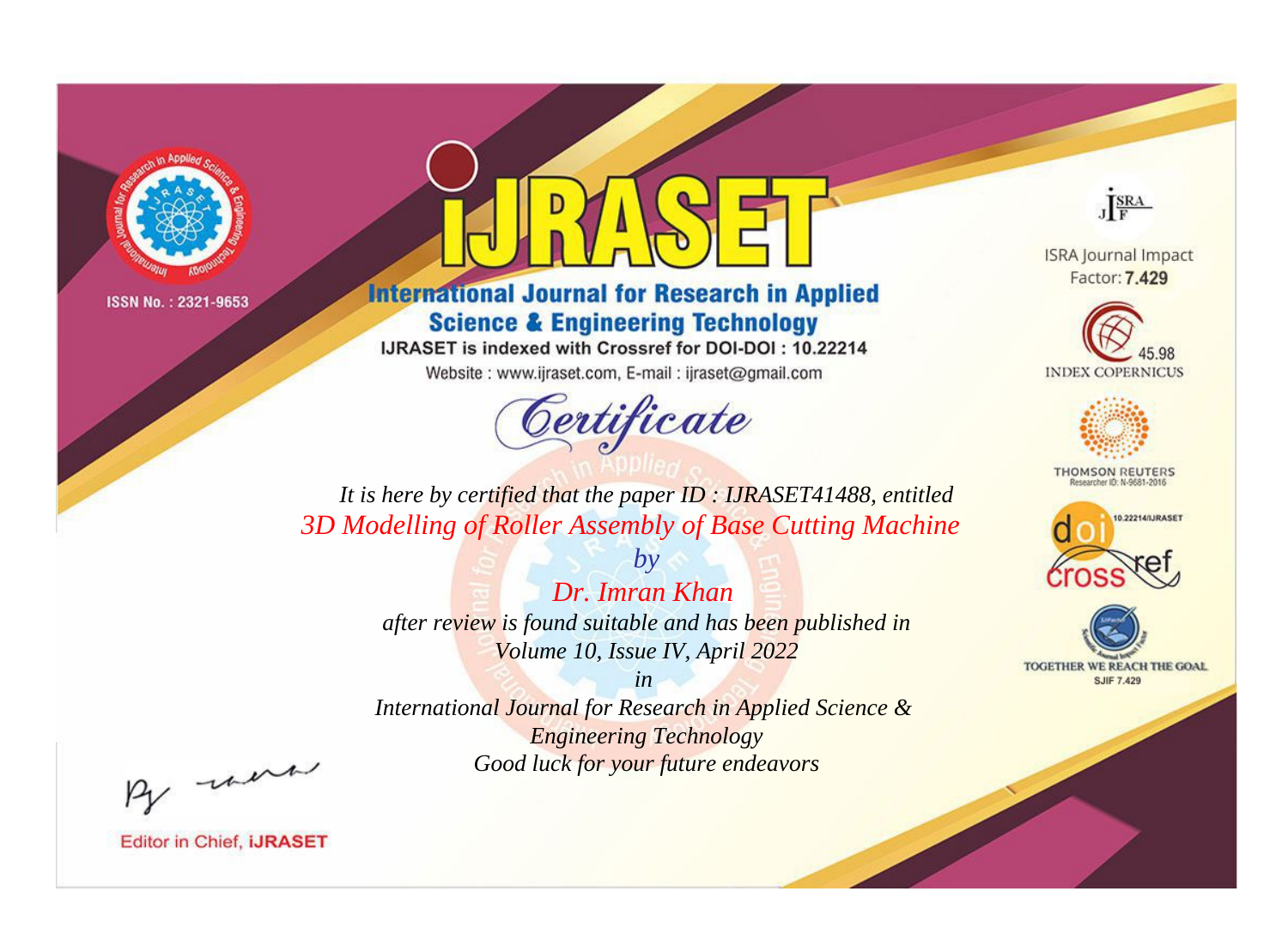

### **International Journal for Research in Applied Science & Engineering Technology**

IJRASET is indexed with Crossref for DOI-DOI: 10.22214

Website: www.ijraset.com, E-mail: ijraset@gmail.com

## Certificate



**ISRA Journal Impact** Factor: 7.429





**THOMSON REUTERS** 



TOGETHER WE REACH THE GOAL **SJIF 7.429** 

It is here by certified that the paper ID: IJRASET41488, entitled 3D Modelling of Roller Assembly of Base Cutting Machine

> $b\nu$ Mr. Himanshu Pachpute after review is found suitable and has been published in Volume 10, Issue IV, April 2022

 $in$ International Journal for Research in Applied Science & **Engineering Technology** Good luck for your future endeavors

By morn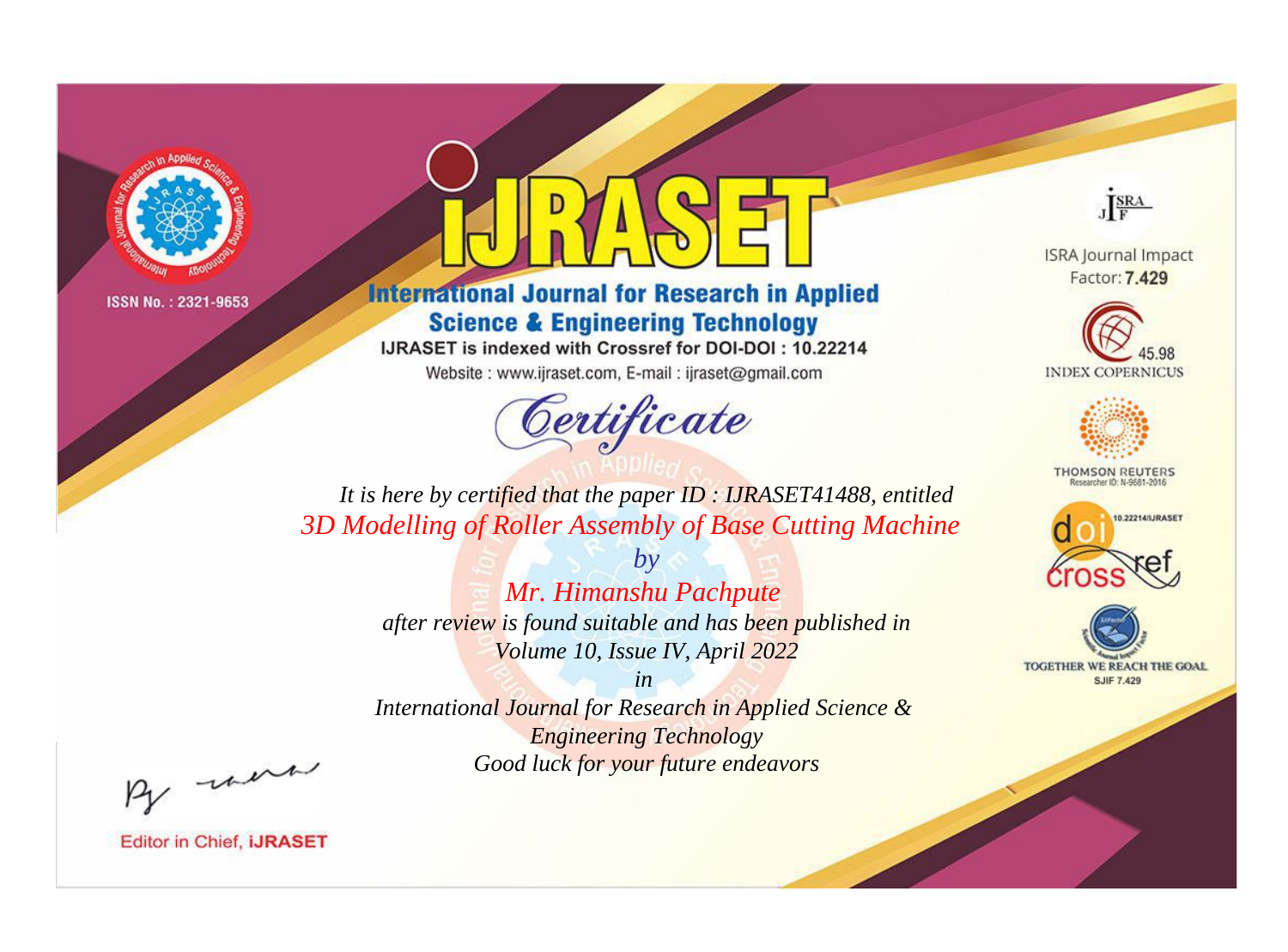

### **International Journal for Research in Applied Science & Engineering Technology**

IJRASET is indexed with Crossref for DOI-DOI: 10.22214

Website: www.ijraset.com, E-mail: ijraset@gmail.com



JERA

**ISRA Journal Impact** Factor: 7.429





**THOMSON REUTERS** 



TOGETHER WE REACH THE GOAL **SJIF 7.429** 

*It is here by certified that the paper ID : IJRASET41488, entitled 3D Modelling of Roller Assembly of Base Cutting Machine*

> *by Mr. Abhinav Bhasharkar after review is found suitable and has been published in Volume 10, Issue IV, April 2022*

> > *in*

*International Journal for Research in Applied Science & Engineering Technology Good luck for your future endeavors*

By morn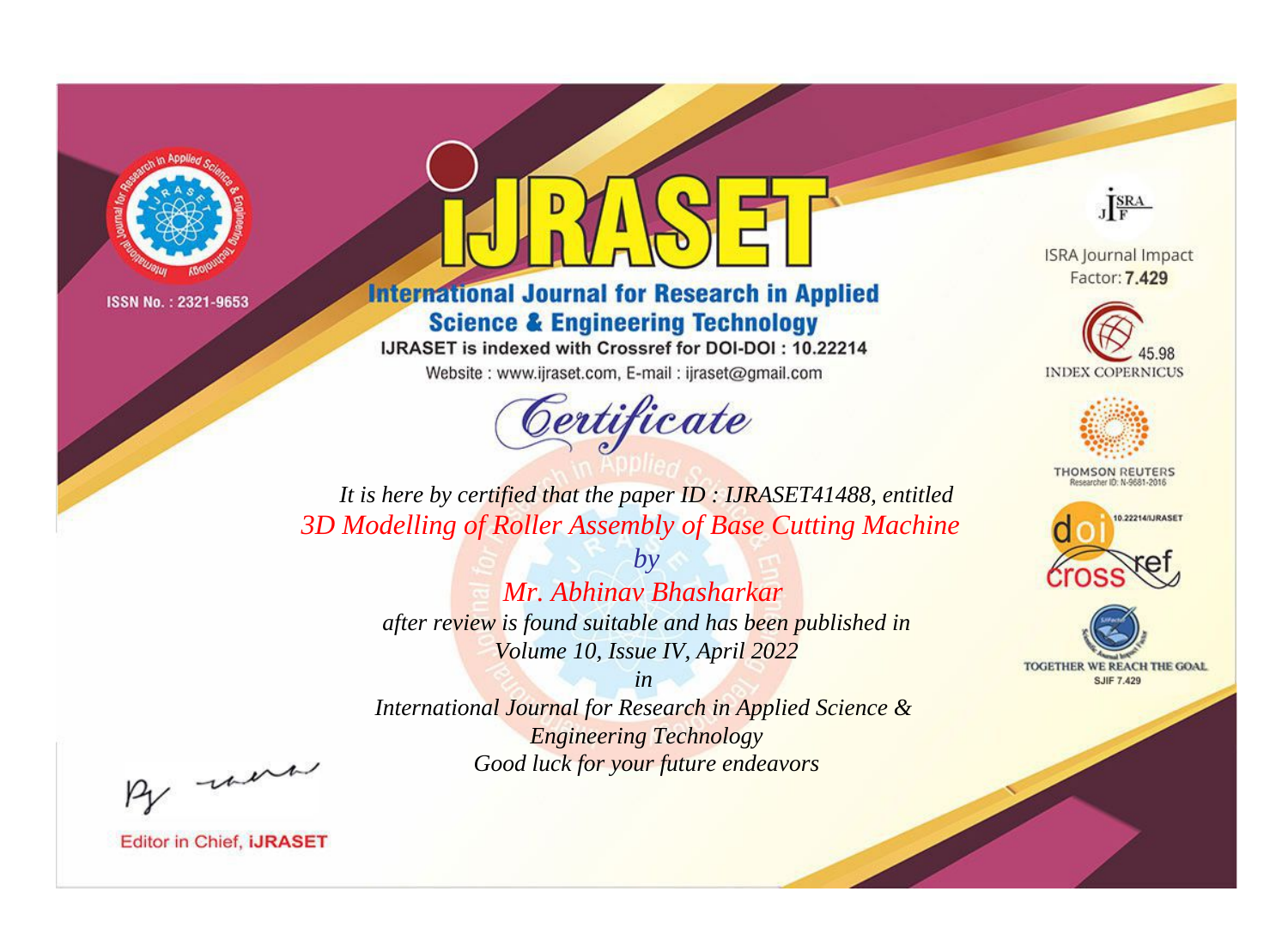

### **International Journal for Research in Applied Science & Engineering Technology**

IJRASET is indexed with Crossref for DOI-DOI: 10.22214

Website: www.ijraset.com, E-mail: ijraset@gmail.com



JERA

**ISRA Journal Impact** Factor: 7.429





**THOMSON REUTERS** 



TOGETHER WE REACH THE GOAL **SJIF 7.429** 

*It is here by certified that the paper ID : IJRASET41488, entitled 3D Modelling of Roller Assembly of Base Cutting Machine*

> *by Mr. Kshitij Umbarkar after review is found suitable and has been published in Volume 10, Issue IV, April 2022*

> > *in*

*International Journal for Research in Applied Science & Engineering Technology Good luck for your future endeavors*

By morn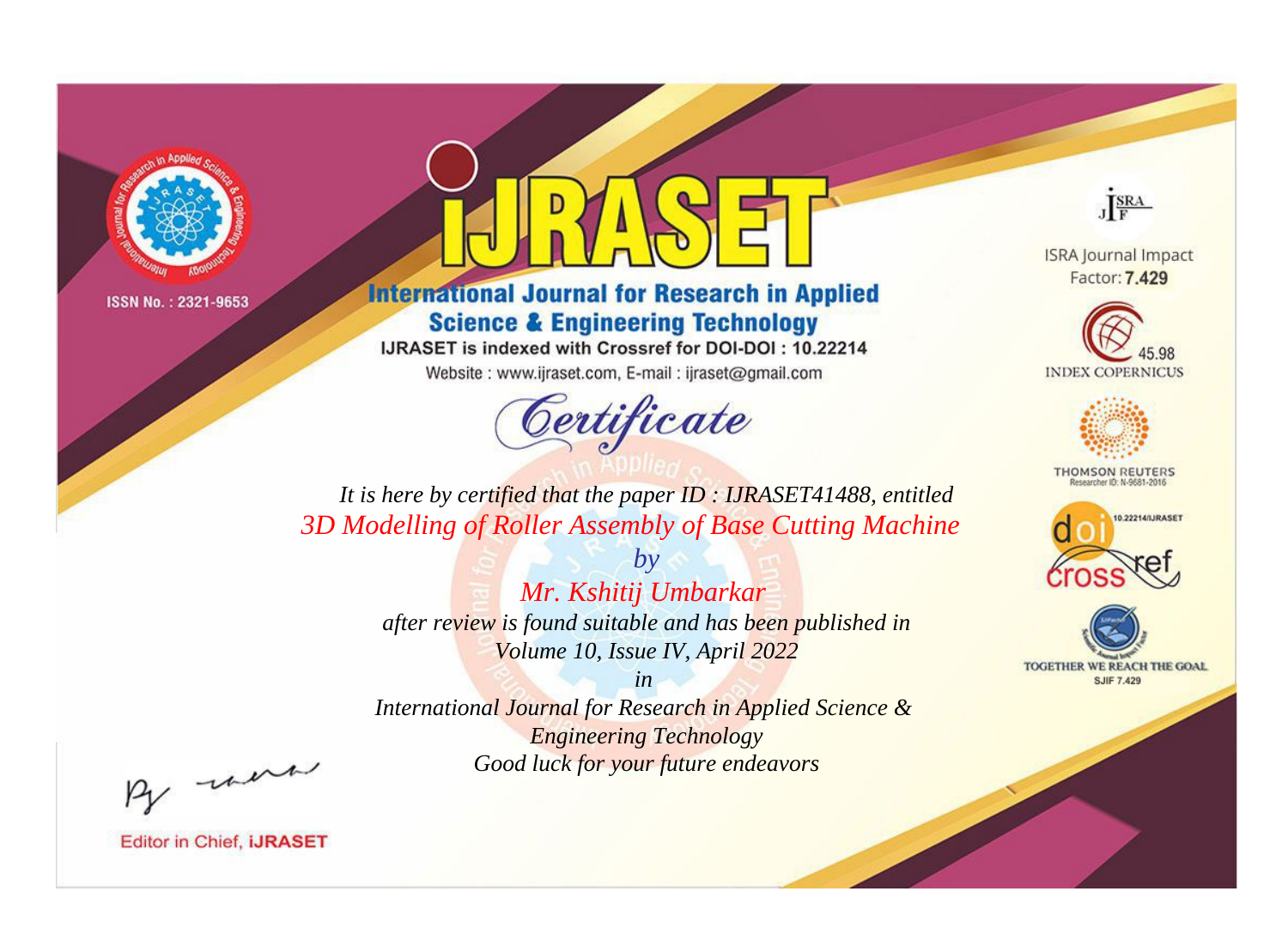

### **International Journal for Research in Applied Science & Engineering Technology**

IJRASET is indexed with Crossref for DOI-DOI: 10.22214

Website: www.ijraset.com, E-mail: ijraset@gmail.com



JERA

**ISRA Journal Impact** Factor: 7.429





**THOMSON REUTERS** 



TOGETHER WE REACH THE GOAL **SJIF 7.429** 

*It is here by certified that the paper ID : IJRASET41488, entitled 3D Modelling of Roller Assembly of Base Cutting Machine*

> *Ku. Savi Dhomne after review is found suitable and has been published in Volume 10, Issue IV, April 2022*

*by*

*in* 

*International Journal for Research in Applied Science & Engineering Technology Good luck for your future endeavors*

By morn